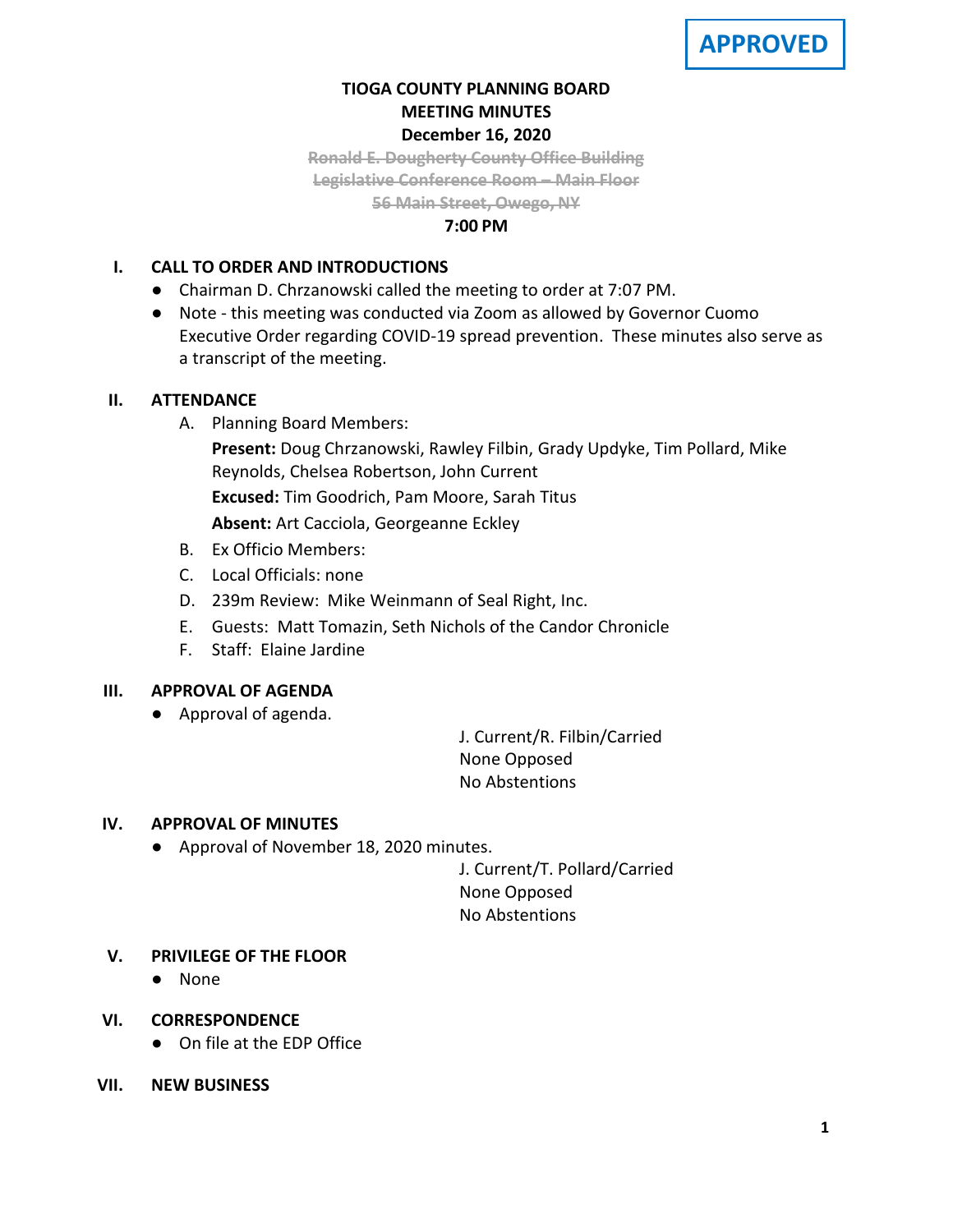#### **A. A. 239 Reviews**

# **1. County Case 2020-018: Village of Newark Valley, Site Plan Review, Seal Right, Inc.**

The applicant is requesting site plan approval to convert a building at this address from an excavating company to his business, which involves Federal Firearms Licensing and powder coating of firearms and automotive parts.

The business will have five employees, and hours of operation of Monday through Friday, 8:00 AM to 5:00 PM. The applicants does not plan to have signage or add any exterior lighting. There is plenty of space on the property for parking. This business does not have a "storefront" operation, so there will be no customers visiting the site.

This property is within 500 feet of property that is enrolled in the NYS Agricultural Districts Program, so the Village must go through the Ag Data Statement Process. Staff has provided the Village with said form that has Part 1 complete. There are no floodplains, watercourses or wetlands on this site.

This proposal is suitable for this site. It is setback from the main road (State Route 38), is mostly screened by existing vegetation from the front neighbors, and all activity will take place inside the building. This new adaptive use will keep the property on the Village tax role. Staff recommends approval of the site plan review with the condition that applicant comply with NYS DOT Region 9 Site Plan Review Committee's comments and requirements.

**Q. M. Reynolds:** Will there be any explosive materials kept on site? **M. Weinmann** – No, we are specifically working with polymers and frame parts. E. Jardine then commented that the VONV Code Enforcement Officer inquired about hazardous materials, and applicant stated that very little will be stored and used on site.

**Q. T. Pollard:** How will you dispose of the hazardous materials? **M. Weinmann** – We will take them to the Broome County landfill hazardous materials dumpsite.

**Q. M. Reynolds:** You plan for only five employees? **M. Weinmann** – Yes.

#### **Motion to recommend approval of the site plan review with the condition noted:**

| J. Current/R. Filbin/Carried |                 |
|------------------------------|-----------------|
| Yes                          | 6               |
| Νo                           | n               |
| Abstention                   | 1 (M. Reynolds) |

# **2. County Case 2020-019: Village of Owego, Site Plan Review, Valu Auto and Towing**

The applicant is requesting site plan approval to construct a one-story garage on their current business property to store three heavy-duty tow trucks for tractor-trailers. The steel-frame garage will be 70 feet long by 50 feet wide by 18 feet high and have three truck bays.

There will be no change in hours of operation, employees or any other site changes.

This proposal would allow this successful small business to operate at a fuller capacity. Any small business that expands its services during this difficult financial time is of benefit to the community.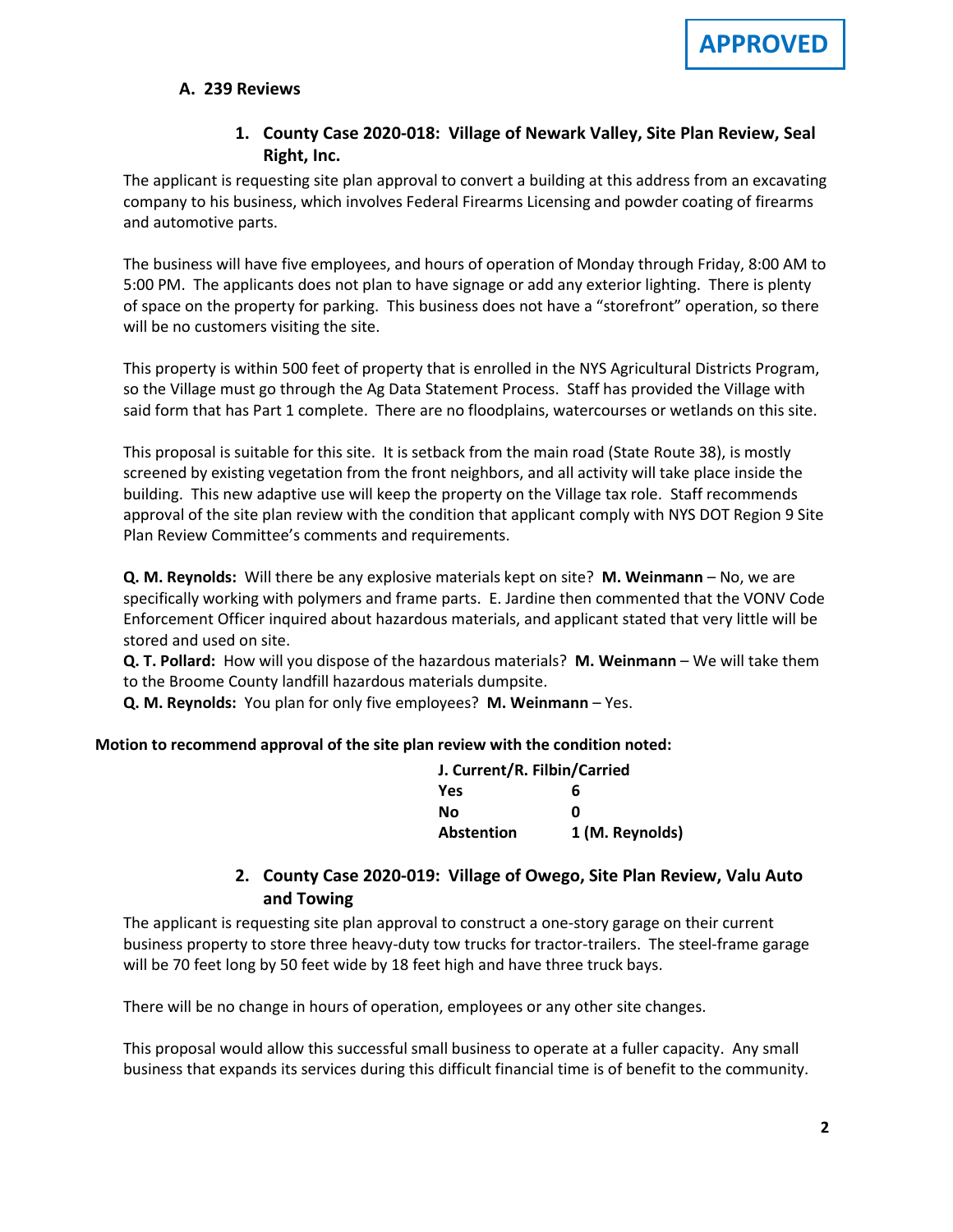The project will have little to no negative impact on the neighborhood, as this business has operated as a towing service on this site for a long time.

Staff recommends approval of the site plan review with the condition that applicant comply with NYS DOT Region 9 Site Plan Review Committee's comments and requirements.

**Q. T. Pollard:** Which side of this garage will be the entrance? **E. Jardine** – The east side. **D. Chrzanowski** commented about NYS DOT Region 9's requirement not to place anything in their right of way. This should clean up the site a bit.

#### **Motion to recommend approval of the site plan review with the condition noted:**

| J. Current/R. Filbin/Carried |  |
|------------------------------|--|
|                              |  |
| n                            |  |
| n                            |  |
|                              |  |

#### **VIII. REPORTS**

## **A. A. Local Bits and Pieces**

- **1. Town of Candor** (A. Cacciola)
	- Not in attendance
- **2. Town of Tioga** (D. Chrzanowski)
	- No report
- **3. Town/Village of Spencer** (T. Goodrich)
	- Not in attendance.
- **4. Town of Berkshire** (T. Pollard)
	- Long time Town Planning Board Chair, Ken Ceurter has stepped down. Adrian Biscontini will be the new Chair.
- **5. Village of Newark Valley** (M. Reynolds)
	- No report.
- **6. Town of Newark Valley** (S. Titus)
	- Not in attendance.
- **7. Town of Barton** (G. Updyke)
	- No report.
- **8. Town of Owego** (J. Current)
	- No report.
- **9. Town of Nichols** (P. Moore)
	- Not in attendance.
- **10. Village of Waverly** (R. Filbin)
	- No report.